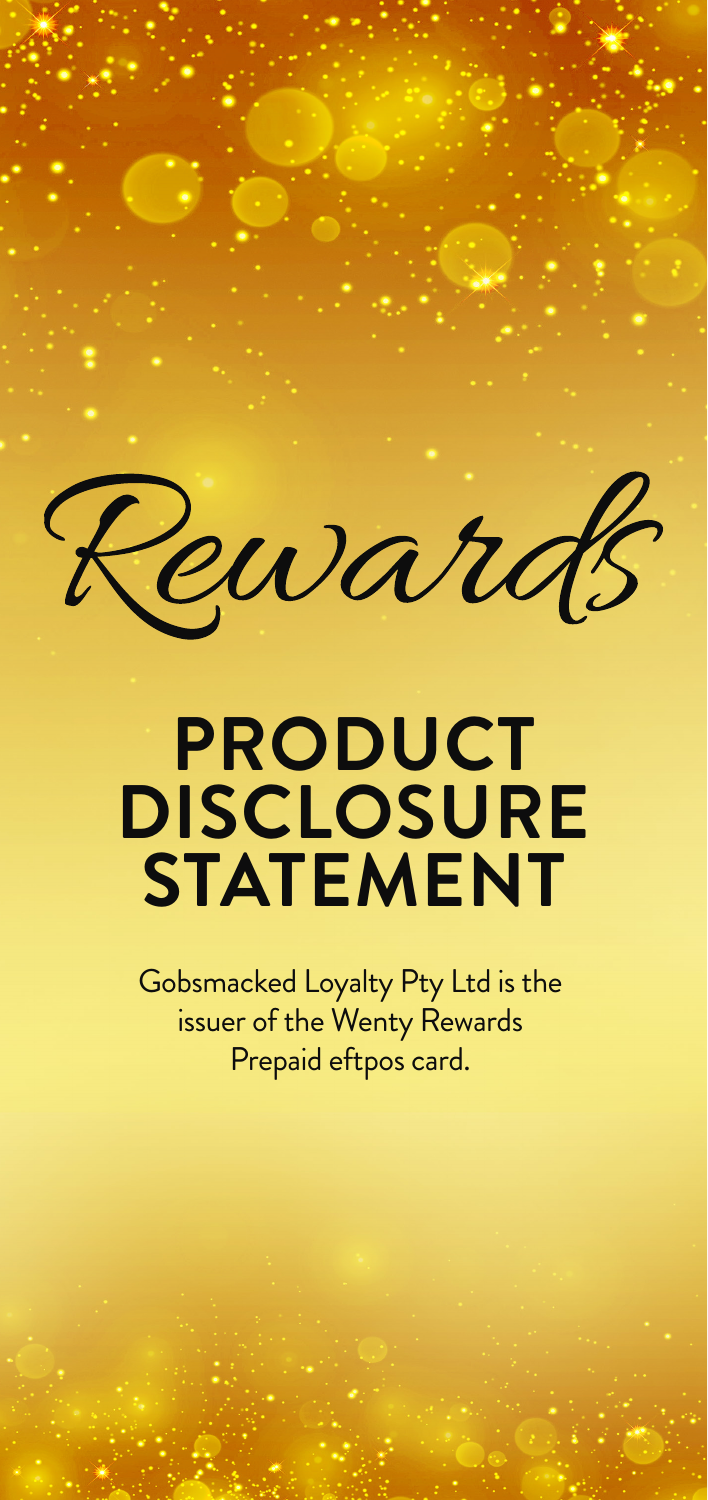## **1. INTRODUCTION**

This Product Disclosure Statement **("PDS")** contains important information about the Prepaid Card and its associated features, risks and fees. The purpose of this PDS is to assist you with deciding whether or not to acquire the Prepaid Card.

The first time that you activate your Prepaid Card, you are agreeing to abide by the terms and conditions set out in this PDS. Therefore this PDS should be read carefully. We suggest that you seek independent advice if you do not understand any of the information contained within this PDS and how it applies to you. Once you accept the terms and conditions set out in this PDS, they will apply to your use of your Prepaid Card.

This PDS is provided as a requirement pursuant to the Corporations Act 2001 (Cth) and is issued by Gobsmacked Loyalty Pty Ltd ABN 60 098 218 216 **("GSL").**

The information contained in this PDS does not take into account your individual objectives, financial situation or needs.

## This PDS is dated **20 December 2019.**

Words that are capitalised in this PDS are defined in section 27 below.

## **2. GENERAL DESCRIPTION OF THE PREPAID CARD**

The Prepaid Card is a Reloadable Prepaid eftpos card. The Prepaid Card allows purchases and payments to be made wherever eftpos prepaid cards are accepted (subject to individual merchant's discretion) as long as:

- there is sufficient Value available on your Prepaid Card to cover the amount of the transaction and any applicable fees and charges;
- the Expiry Date has not been reached; and
- the Prepaid Card has not been suspended or cancelled.

The Prepaid Card is not a credit card and it is not linked to any separate account.

The Prepaid Card cannot be used to withdraw cash at ATMs or any other type of Electronic Banking Terminal.

## **3. ELIGIBILITY**

You must be a current financial member of the Club to be eligible to apply for a Prepaid Card.

## **4. PREPAID CARD DISTRIBUTOR**

Both GSL and Wentworthville Leagues Club Ltd (ABN 25 000 244 459) ("Club") are the distributors and promoters of the Prepaid Card. Each is responsible for distributing and promoting the Prepaid Card and providing certain cardholder services to you as set out in the Financial Services Guide, which has been provided to you with this PDS. These cardholder services include providing you with your Prepaid Card, arranging for a replacement card to be issued to you in accordance with the terms set out in this PDS, providing lost and stolen services and assisting you with any enquiries you may have regarding your use of your Prepaid Card.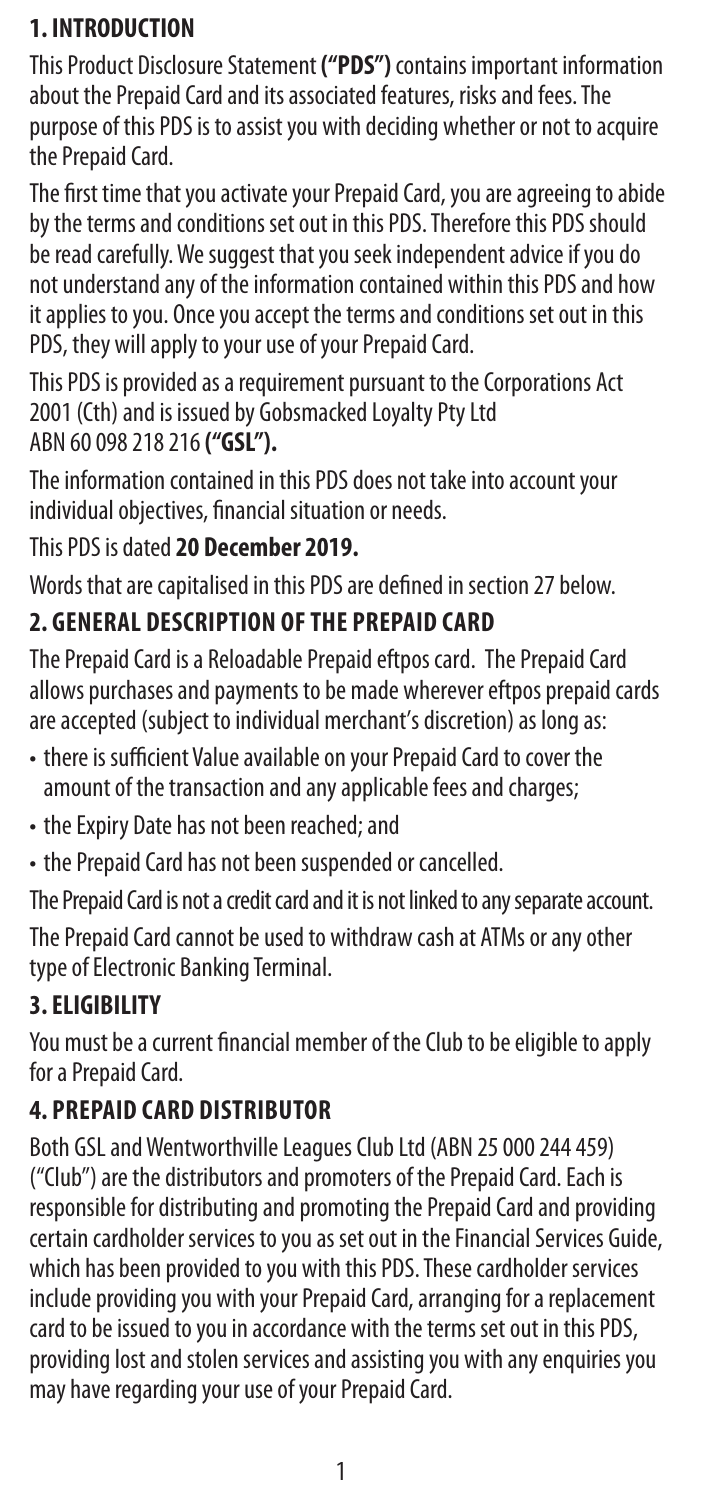The Club is not the issuer of the Prepaid Card. GSL is the issuer of the Prepaid Card.

The Club is an authorised representative of GSL, its authorised representative number being 1279645.

If you have any questions regarding the Prepaid Card, you may contact the Club at:

You can contact the Club at: 50 Smith Street Wentworthville NSW 2145 Phone: (02) 8868 9200

## **www.wentyleagues.com.au ("Website")**

The Club does not have the authority to:

- make any representations or give any warranties that contradict those contained in this PDS, unless the prior approval of GSL has been obtained;
- provide you with any financial product advice (that is, advice taking into account your personal circumstances or a recommendation or statement of opinion intended, or could be reasonably regarded as being intended to influence you in making a decision about whether or not to acquire the Prepaid Card);
- purport to bind or contract for or on behalf of GSL in any way whatsoever, other than as is set out in this PDS; or
- give you information that is inconsistent with the information set out in this PDS.

If you believe that the Club has exceeded its authority by acting in any of the above ways, we request you immediately contact GSL on (02) 8090 6533 to clarify the matter.

GSL and the Club are not related entities.

## **5. PREPAID CARD ISSUER**

The issuer of the Prepaid Card is GSL. GSL holds an Australian Financial Services Licence, AFSL number 444609. By entering into this PDS, you are entering into a contract with GSL.

GSL has a specially designated account with an Authorised Deposittaking Institution ("ADI") in which it holds the Value that is loaded onto your Prepaid Card. The ADI is responsible for effecting settlement of all transactions that may arise as a result of you using your Prepaid Card.

You may contact GSL at:

PO Box 2274 BONDI JUNCTION NSW 1355

Phone: (02) 8090 6533

## **6. BENEFITS OF THE PREPAID CARD**

The benefits of the Prepaid Card are that:

• it can be used to buy goods and services from merchants in Australia who accept eftpos cards, subject to the merchant's general discretion to reject a card;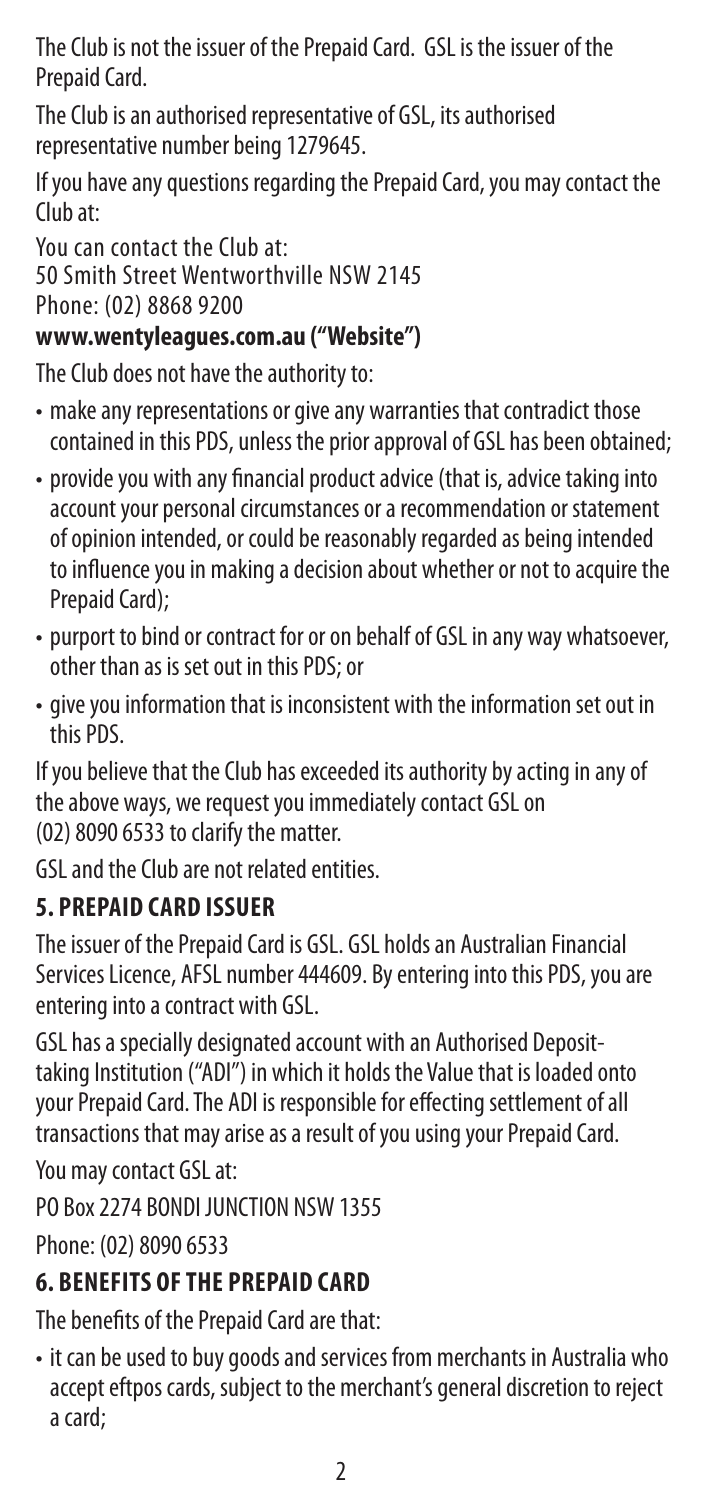- in most circumstances, the Prepaid Card accesses the Value that is loaded (added) onto the Prepaid Card. It is not a credit card. You can only spend up to the Value of cleared funds stored on your Prepaid Card;
- the Prepaid Card is Reloadable which means you can add extra funds to it, until the expiry of the Prepaid Card, by either Direct Credit or by the conversion of any reward points that you have earned with the Club in accordance with the Loyalty Scheme into a dollar value (refer to section 14 below);
- it reduces the need to carry cash;
- it is a simple and convenient way to convert any reward points that you have earned with the Club in accordance with the Loyalty Scheme, into a dollar value that can be spent using the Prepaid Card;
- all funds are held by GSL in an authorised deposit-taking institution;
- the Prepaid Card is not required to be linked to a separate deposit account; and
- there is no daily or other periodic limit to the number of times you may use the Prepaid Card, as long as you have sufficient Value available to cover your purchases (plus any fees and charges, see section 15 below). This does not prevent a merchant from setting its own limits.

## **7. RISKS OF THE PREPAID CARD**

The risks associated with the Prepaid Card include:

- any attempted load by you or the Club being rejected in full if it will take the Value on your Prepaid Card over the Prepaid Card Limit (refer to section 14 below);
- the Prepaid Card not being able to be used overseas or on the internet or telephone to make a transaction;
- you not having sufficient Value on your Prepaid Card to cover a payment;
- failure to safeguard your PIN may result in loss of Value (refer to section 22 below for a list of circumstances where you may be held liable for failing to safeguard your PIN);
- circumstances beyond our reasonable control preventing a transaction from being processed;
- merchants, at their discretion, refusing to accept the Prepaid Card as a method of payment. You should always check with the merchant that it will accept the Prepaid Card before purchasing any goods or services;
- you losing any remaining Value on your Prepaid Card if you do not use the Value loaded (added) onto your Prepaid Card within the timeframes set out in this PDS, (refer to sections 17 and 18 below);
- unauthorised and fraudulent transactions occurring on your Prepaid Card (refer to section 22 below for a list of circumstances where you may be held liable for unauthorised use on your Prepaid Card);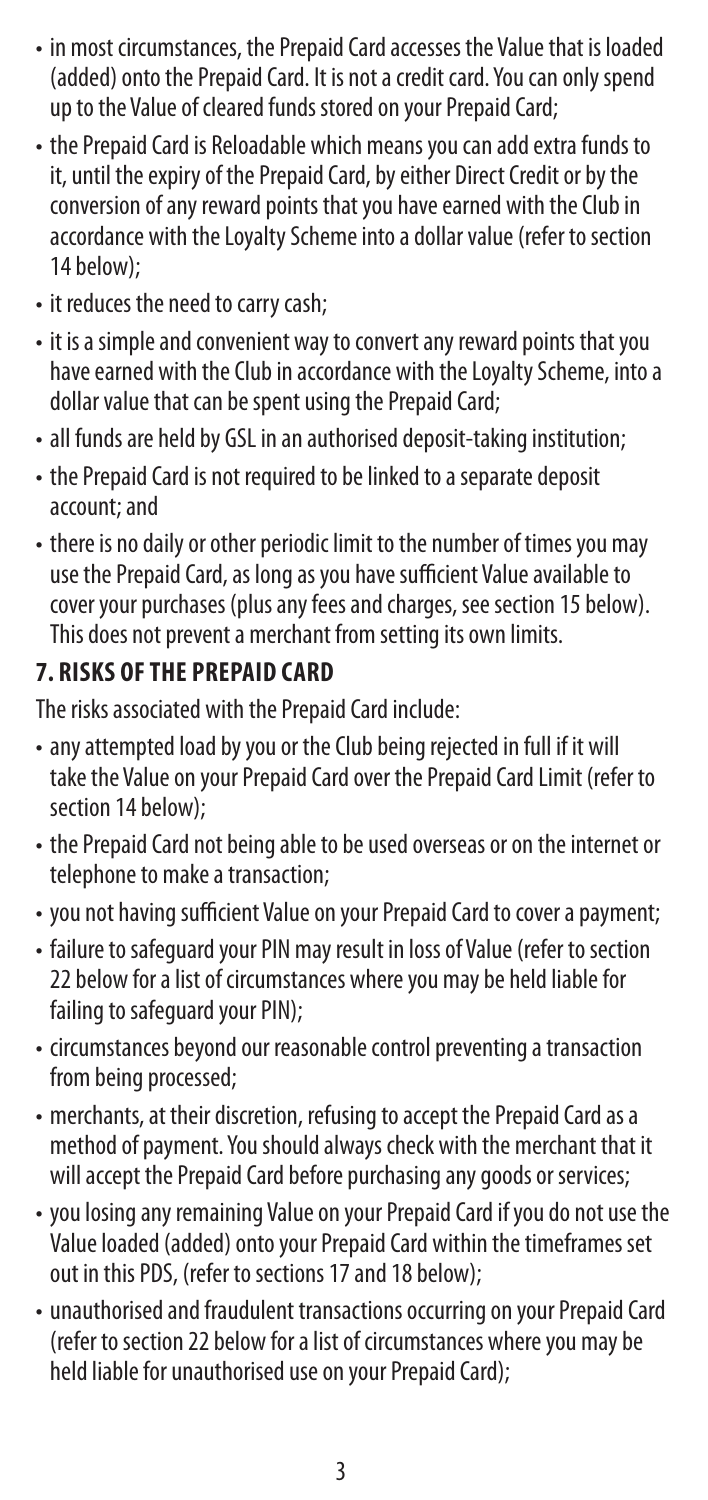- using the Prepaid Card incorrectly due to equipment errors, malfunctions or equipment being used incorrectly, whereby the same transaction may be processed more than once or transactions may not be processed at all. In these cases the errors can usually be corrected but may temporarily inconvenience you as the available Value on your Prepaid Card will be incorrect. Where these errors cannot be corrected, we will resolve the issue by adjusting your Prepaid Card in your favour;
- your Prepaid Card being lost, stolen or destroyed. In these circumstances, you may be held liable for unauthorised use on your Prepaid Card where you unreasonably delay notifying us that your Prepaid Card has been lost or stolen (refer to section 22 below);
- your Prepaid Card details becoming known via various methods to criminals who may be able to withdraw the Value using a counterfeit Prepaid Card. In these cases you will not be liable for these unauthorised transactions unless you have contributed to the loss (refer to section 22 below);
- the Value stored on your Prepaid Card not falling within the scope of any deposit guarantee being offered by the Australian government from time to time. As at the date of this PDS, the Value stored on your Prepaid Card will not be protected by any deposit guarantee currently being offered by the Australian government;
- you not earning any interest on any Value that is stored on your Prepaid Card from time to time; and
- in some circumstances (for example, where a transaction is processed in an offline environment or where you incur a fee or charge), the Value remaining on your Prepaid Card becoming negative (meaning there may be less than \$0.00 Value remaining on your Prepaid Card).

## **8. OTHER IMPORTANT INFORMATION**

The Prepaid Card cannot be used to make or complete a transaction that exceeds the Value that is stored on your Prepaid Card from time to time. Any attempted transaction that you make that is in excess of the Value stored on your Prepaid Card at that time will be rejected. In these circumstances, a Declined Transaction Fee applies (see section 15 below). You cannot use the account number and BSB associated with your Prepaid Card to arrange for any amounts to be debited from your Prepaid Card balance, either by regular direct debits or by using "Pay Anyone" facilities. GSL and the Club do not warrant or accept any responsibility if a merchant's Electronic Banking Terminal does not accept your Prepaid Card.

GSL and the Club are not responsible in the event that you have a dispute regarding the goods or services purchased with your Prepaid Card. In the first instance, you should contact the merchant directly. If you cannot resolve the dispute with the merchant, GSL has the ability in certain circumstances to investigate disputed transactions on your behalf (refer to section 23 below for a list of circumstances when GSL can investigate disputed transactions) and attempt to obtain a refund for you.

GSL is not aware of any material conflicts of interests that would affect this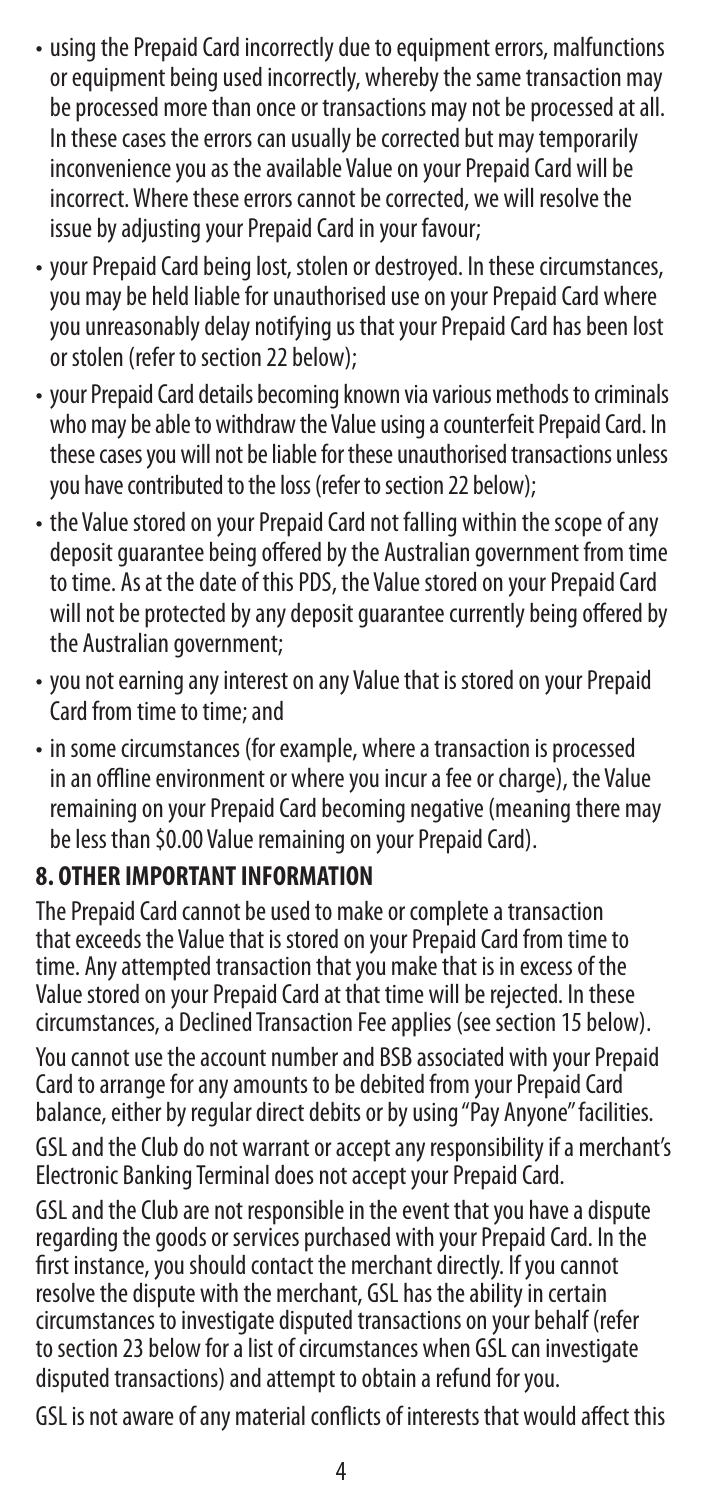product or the service you receive from GSL or the Club.

As GSL has not taken into account your individual circumstances or needs, you should seek your own independent taxation advice in respect of any impact your use of the Prepaid Card may have on your personal tax liability.

## **9. QUERIES**

If you have a query about the Prepaid Card, we request that in the first instance you direct the query to the Club (see contact details in section 4 above).

Any queries in relation to loading value by Direct Credit (also known as Pay Anyone) through your Australian bank or financial institution's website, should be directed to your bank or financial institution.

## **10. COMPLAINTS AND THE DISPUTE RESOLUTION SCHEME**

If you have a complaint or dispute relating to your Prepaid Card, we request that you contact the Club in the first instance.

If you have a complaint or dispute relating to your Prepaid Card that is not satisfactorily resolved by the Club, you should immediately contact GSL.

If your complaint is immediately settled to your satisfaction or if it is settled to your satisfaction within 5 Business Days of receiving the relevant details about the complaint or dispute from you, GSL or the Club (as the case may be) may advise you of the outcome by means other than in writing (for example, by telephone or in person when you visit the Club). If you wish, you may request that GSL or the Club (as the case may be) provide you with a written response.

However, if GSL or Club is unable to settle your complaint within 5 Business Days, it will advise you in writing of the procedures for further investigation and resolution and may request further relevant details from you.

Within 21 days of receiving these further relevant details from you, GSL or the Club will:

- advise you in writing of the results of its investigations; or
- advise you in writing that it requires further time (not exceeding a further 24 days) to complete its investigation.

An investigation will continue beyond 45 days only in exceptional circumstances, for example, if there are delays caused by other financial institutions or merchants involved in resolving the complaint, or in circumstances where GSL or the Club investigate the relevant transaction under any applicable industry rules (if you wish to find out what industry rules apply to transactions made using your Prepaid Card, please contact the Club or GSL).

Where you are not satisfied with the outcome of your complaint, you have the right to contact GSL's External Dispute Resolution Scheme.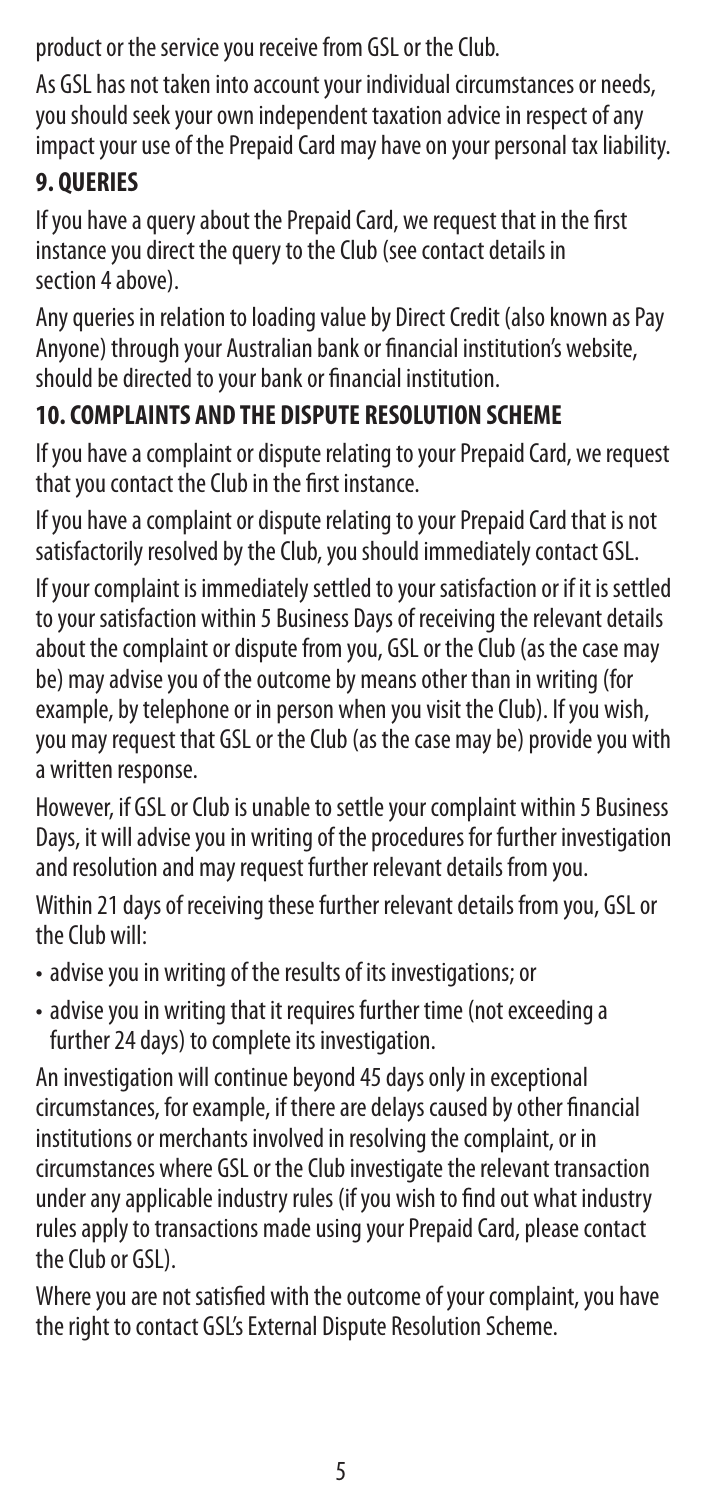GSL is a member of the following External Dispute Resolution Scheme:

#### **Financial Ombudsman Service**

GPO Box 3

Melbourne VIC 3001

Website: www.fos.org.au

Telephone: 1300 78 08 08 or 03 9613 7366

Fax: 03 9613 6399

**Any complaints or disputes in relation to your reward points that you have earned with the Club and the conversion of these reward points to Value are to be directed to the Club (see contact details in section 4 above). GSL is not responsible for the allocation or conversion of reward points to Value or the operation of the Club's Loyalty Scheme.**

## **11. USING THE PREPAID CARD**

When using your Prepaid Card to complete an Electronic Transaction, press the "CHQ" or "SAV" button on the relevant terminal. If you press the "CR" button, the transaction will be declined and a Decline Transaction Fee may apply (refer to section 15 below).

GSL will debit (deduct) against the Value any transaction you authorise using the Prepaid Card.

GSL will (in the first instance) consider a transaction as having been authorised by you when:

- you conduct an Electronic Transaction;
- your Prepaid Card is used to conduct an Electronic Transaction; or
- your Prepaid Card together with your PIN is used in conjunction with electronic equipment.

Where you advise GSL or the Club that a transaction that has been debited (deducted) is fraudulent, unauthorised or disputed, GSL or the Club will investigate and review the transaction in accordance with section 23 below.

## **12. ACTIVATING THE PREPAID CARD**

After successful application for a Prepaid Card, you will be required to activate your Prepaid Card before being able to use your Prepaid Card.

To activate your Prepaid Card you can either:

- visit the Club in person; or
- go online to the Website, select "Activate My New Prepaid Card", and follow the prompts.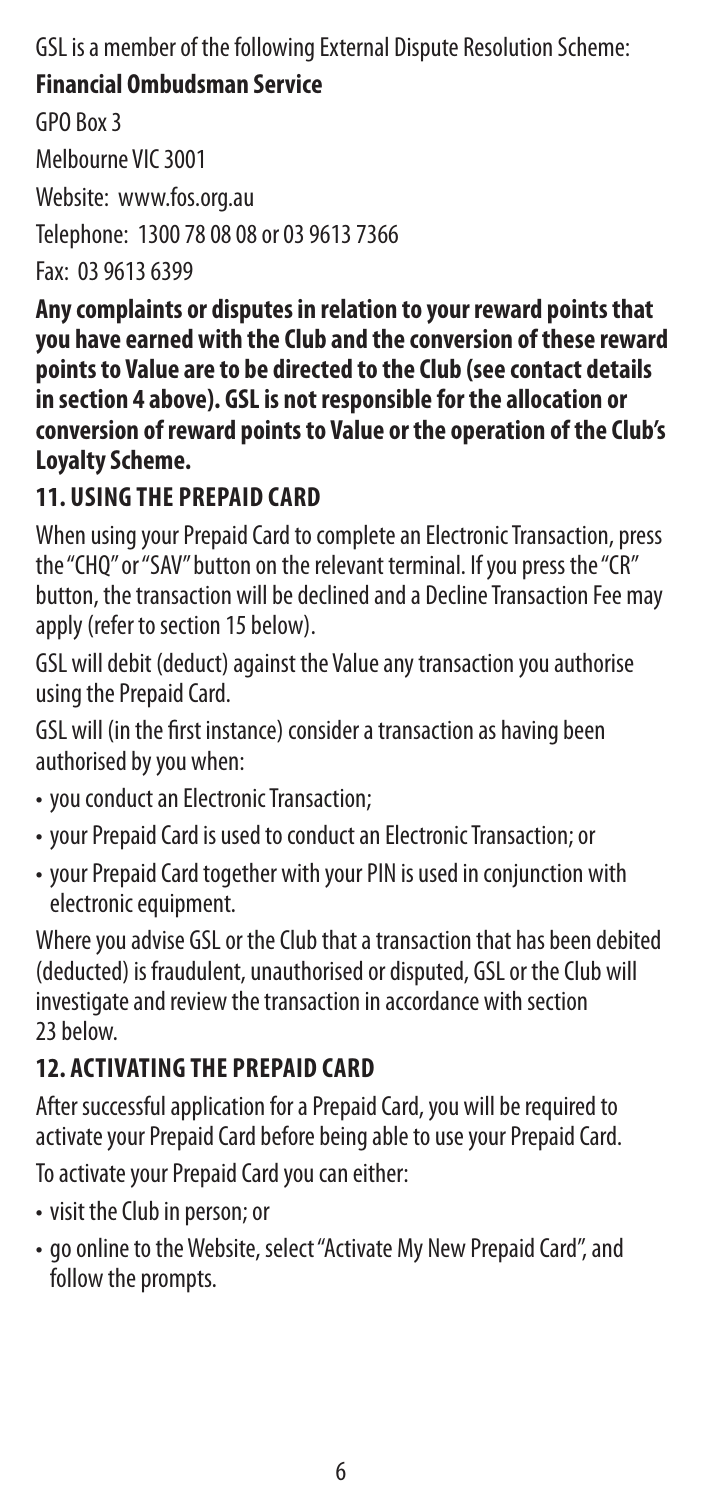## **13. SECURITY OF PIN AND THE PREPAID CARD**

If you fail to properly safeguard your Prepaid Card or PIN, you may increase your liability for unauthorised use (refer to section 22 below for a list of circumstances where you may be held to be liable for an unauthorised transaction). We therefore strongly recommend that:

- you not record your PIN on your Prepaid Card or on anything with or near your Prepaid Card;
- you not tell anyone (including any family member or friend) your PIN and try to prevent anyone else from seeing your PIN;
- you try to prevent anyone else seeing you enter your PIN into an Electronic Banking Terminal; and
- if you think that your PIN has become known to someone else, you must notify the Club or GSL immediately.

If you forget your PIN, you are able to reset it by going online to the Website and following the prompts (refer to section 19 below). In these circumstances, a PIN Change Fee applies (refer to section 15 below).

If an incorrect PIN is entered three times when a transaction is attempted using the Prepaid Card, it will be temporarily suspended for up to 24 hours. Important information you should consider:

- no-one from GSL or the Club or any merchant will ever ask you for your PIN, therefore, you should never disclose it to anyone either verbally, in writing or electronically;
- do not access GSL's website or the Club's website via an email link embedded in an email. Always access the website directly from your internet browser;
- don't choose a PIN that is easily identified with you, e.g. your birth date, an alphabetical code which is recognisable part of your name or your car registration:
- don't choose a PIN that is merely a group of repeated numbers;
- never lend your Prepaid Card to anyone else;
- never leave your Prepaid Card unattended e.g. in your car or at work;
- for security reasons, on the Expiry Date, destroy your Prepaid Card by cutting it diagonally in half;
- examine your account activity to identify and report, as soon as possible, any instances of unauthorised use;
- cover your hand when entering your PIN at an Electronic Banking Terminal;
- do not allow anyone to swipe your Prepaid Card when it is not in full sight of you; and
- maintain up-to-date anti-virus software and a firewall on your computer.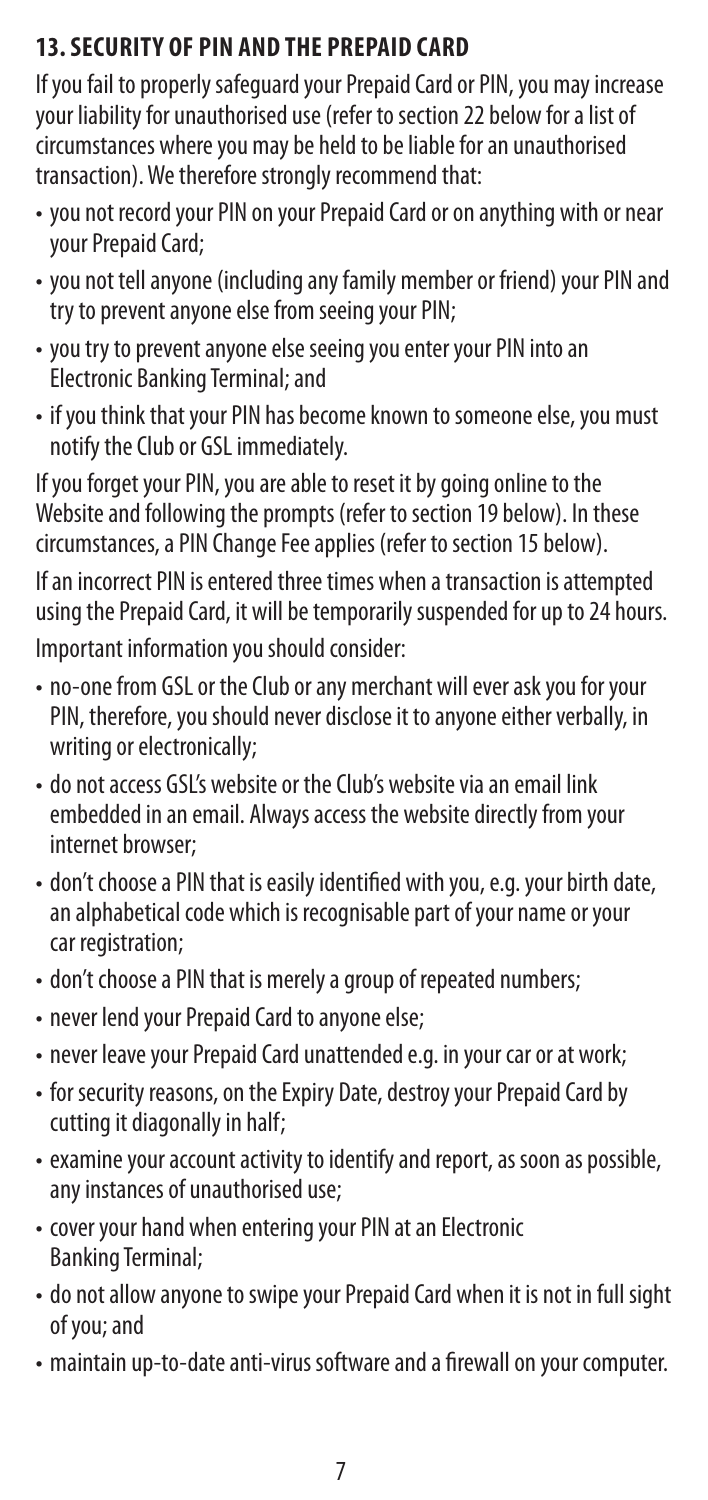#### **14. LOADING VALUE**

## Club – Converting Reward Points

The Club operates a Loyalty Scheme. The Club has agreed to allow you to use your Prepaid Card as a mechanism for converting any reward points that you have accrued in accordance with the Loyalty Scheme into Value.

You may complete this conversion by visiting the Club in person. It may take up to 3 Business Days once GSL receives a request from the Club, for the funds to be available for use on your Prepaid Card.

The Club may set limits on the minimum or maximum Value per load that can be added onto your Prepaid Card by the conversion of reward points.

**GSL is not responsible for the operation of the Loyalty Scheme and/or the conversion of reward points into Value. If you have any questions or complaints in relation to your reward points that you have earned with the Club and the conversion of these reward points to Value, these questions and complaints should be directed to the Club (see contact details in section 4 above).** 

#### Loading - You

You can load (add) your own funds onto your Prepaid Card. Each time you complete a load transaction, you will be charged a Load Fee (see section 15 below).

You are able to load Value onto your Prepaid Card by using electronic funds transfer (EFT/Direct Credit/Pay Anyone) through your Australian financial institution.

To load (add) funds using Direct Credit, use the BSB, account number that appears on the reverse side of your Prepaid Card and the exact name in which you activated your Prepaid Card.

It can take up to 3 Business Days for your funds to be made available for use through this payment method. Loads via Direct Credit are not processed over the weekend or public holidays.

#### Loading Value – Club & You

The total Value that may be loaded onto your Prepaid Card at any one time cannot exceed the Prepaid Card Limit. Any attempted load that would take the Prepaid Card Value over the Prepaid Card Limit at any one time will be rejected in full. To avoid this, GSL recommends that you regularly check your balance online. See section 20 below for details on how to check your balance online.

#### **15. FEES AND CHARGES**

The following standard fees and charges apply. All fees and charges that are set out in this section 15 are inclusive of GST.

If you consider that GSL or the Club has incorrectly charged you a fee or charge, you may dispute this by contacting either GSL or the Club in accordance with section 23 below. Any incorrectly charged fee or charge will be reversed by GSL or refunded to you by the Club, as is relevant to the particular circumstances.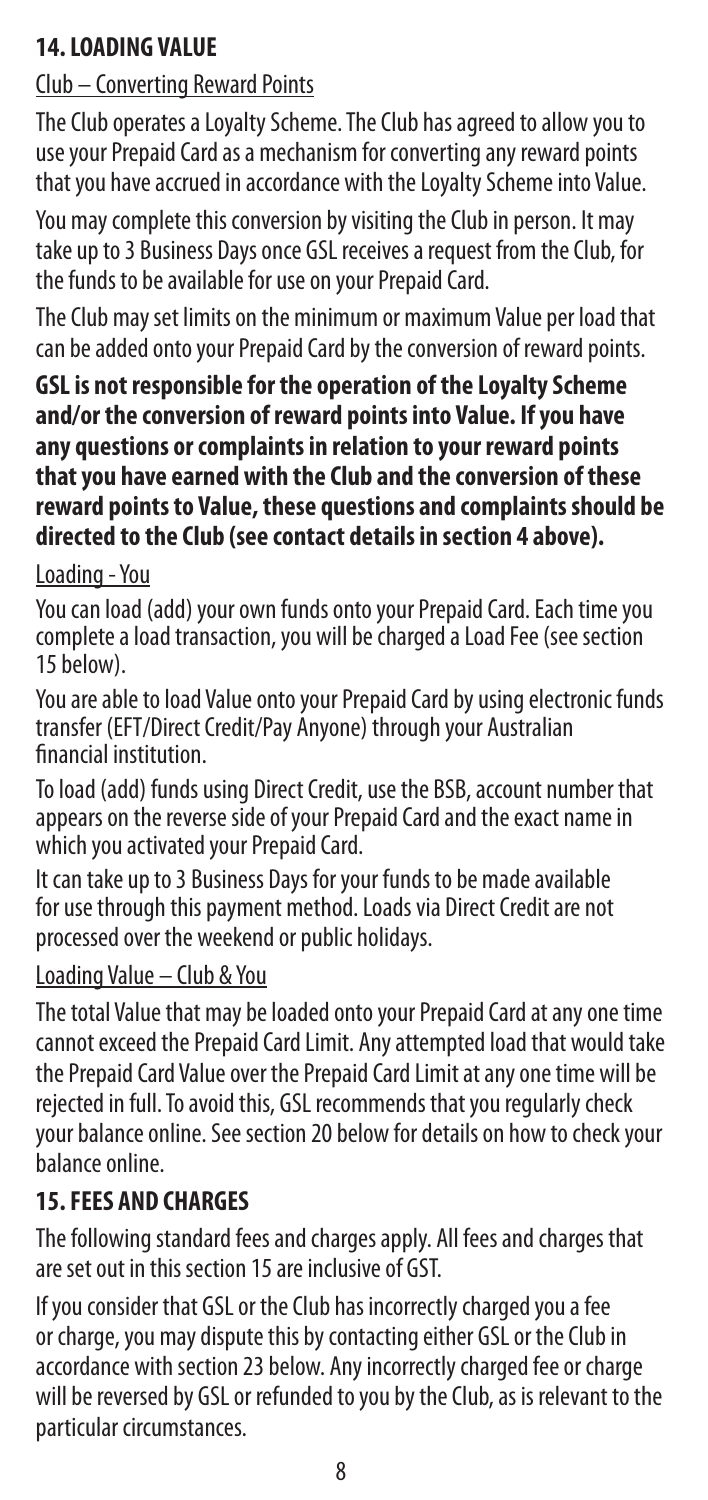## **CLUB FEES AND CHARGES**

**Replacement Fee:** (payable to the Club at the time you pick up your replacement Prepaid Card from the Club. Refer to section 17 and section 19 below for further details). You agree to pay the following fee directly to the Club. This amount will not be deducted from your Prepaid Card Value. The Club may at any time choose to waive or reduce the following fee.

\$5 per replacement Prepaid Card.

## **GSL AND CARD SCHEME OPERATOR FEES AND CHARGES**

Other than the fee referred to above, you agree to pay all fees and charges that are set out in this PDS. Subject to GSL's discretion to waive or reduce any of these fees and charges, they will be deducted from your Prepaid Card by debiting (deducting) the amount of the fee or charge in accordance with this section 15.

**Purchase Transaction & Load Fee:** \$0.65 each time you make a purchase with the card or load any monetary amount onto the card otherwise than at the Club kiosk. Purchase transaction fee is deducted from your Prepaid Card at the same time you successfully use your Prepaid Card at an Electronic Banking Terminal to make a payment. Load fee is deducted from your Prepaid Card at the same time you arrange for funds to be loaded (added) to your Prepaid Card via Direct Credit otherwise than at the Club kiosk– refer to section 14 above.

**Declined Transaction & PIN Change Fee:** \$0.25 per transaction. Declined transaction fee is deducted from your Prepaid Card at the same time you attempt to use your Prepaid Card to purchase goods and services or perform a transaction but the transaction is declined or invalid. A transaction may be declined or invalid where: there is insufficient funds available on your Prepaid Card; or you press "CR" on an Electronic Banking Terminal (this is incorrect as you are required to select SAV/CHQ); you key in an incorrect PIN; you attempt to withdraw cash using your Prepaid Card. Pin change fee is deducted from your Prepaid Card at the same time you reset your PIN in accordance with section 19 below.

## **Other Fees**

**Cancellation Fee:** refer to section 18 below.

Refer to section 18 below.

**Expiry Fee:** refer to section 17 below.

Refer to section 17 below.

## **16. LIMITATIONS ON USE OF THE PREPAID CARD**

The Prepaid Card must not be used for illegal purposes, including the purchase of goods or services deemed illegal by any Australian law.

## **17. PREPAID CARD EXPIRY**

The Prepaid Card is valid until the Expiry Date. You must use all the Value by the Prepaid Card Expiry Date to ensure you receive the benefit of the Value.

Prior to the Expiry Date, you may request the Club on our behalf to provide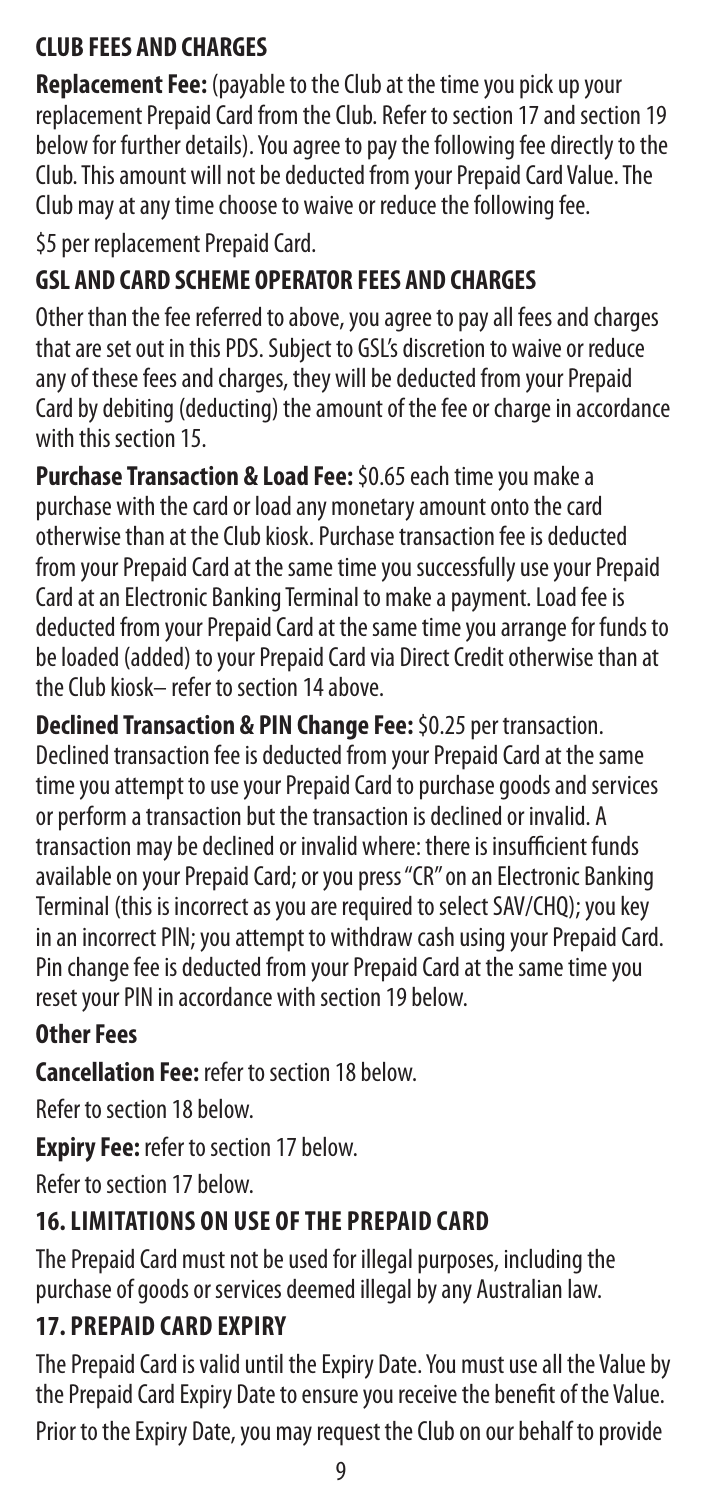you with a new Prepaid Card. In these circumstances, you will be required to attend the Club to pick up your new Prepaid Card. At this time, the Club will charge you directly a Replacement Fee. If we provide you with a new Prepaid Card prior to the Expiry Date, we will transfer any Value remaining on your existing Prepaid Card onto the new Prepaid Card. In these circumstances, you will not be charged a fee associated with transferring any Value remaining on your existing Prepaid Card to the new Prepaid Card. On the Expiry Date we will stop your Prepaid Card and you will no longer be able to use it.

If on the Expiry Date, Value remains on your Prepaid Card then:

- if the Value remaining on your Prepaid Card is less than \$15.00, you will be charged an Expiry Fee equal to the Value remaining on your Prepaid Card. For example, if the Value remaining on your Prepaid Card on the Expiry Date is \$12.22, we will charge you an Expiry Fee equal to \$12.22; or
- if the Value remaining on your Prepaid Card is \$15.00 or greater, then the Club on GSL's behalf will contact you and work with you to determine whether you wish to place the Value that is stored on your expired Prepaid Card onto a new Prepaid Card or for the Value to be converted back into reward points in accordance with the Loyalty Scheme.

If after 6 months after the Expiry Date the Club (on GSL's behalf) has not been able to contact you after reasonable enquiries have been made in order for us to arrange for any Value remaining on your expired Prepaid Card to be placed onto a new Prepaid Card or the Value to be converted back into reward points in accordance with the Loyalty Scheme, then all funds held will be automatically reconverted back into reward points in accordance with the Loyalty Scheme.

You must not use your Prepaid Card after the Expiry Date shown. In some circumstances your Prepaid Card may be used for store purchases, which are below Floor Limits and where no electronic approval is required. If you use your Prepaid Card after the Expiry Date in these circumstances then you will be liable to GSL for the Value of any transaction as well as any reasonable costs incurred by GSL in collecting the amount owing from you.

## **18. CANCELLATION AND RETURN OF YOUR PREPAID CARD**

The Prepaid Card always remains the property of GSL.

GSL or the Club may cancel and demand the return of the Prepaid Card issued to you at any time:

- for security reasons and to protect the remaining Value where the Prepaid Card has been or is reasonably suspected by GSL to have been compromised and such compromise has been caused directly by you or third parties as a result of your conduct; or
- if you breach the terms and conditions set out in this PDS and that breach is of a serious nature.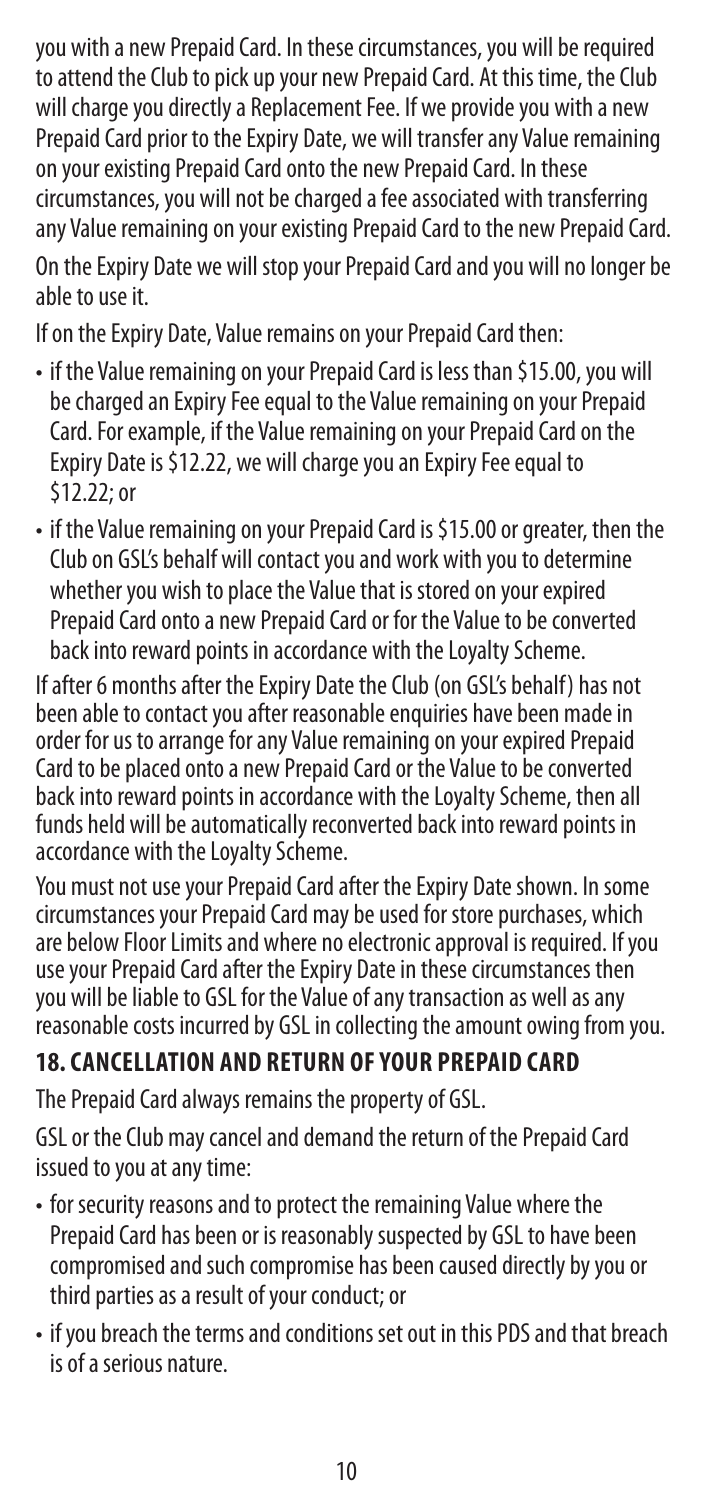If these circumstances arise, GSL (or the Club) will notify you that your Prepaid Card has been cancelled.

**You may cancel your Prepaid Card at any time by giving GSL or the Club notice in writing, by telephone or by visiting the Club. Prior to the cancellation of your Prepaid Card, you should ensure that you use all Value that is remaining on your Prepaid Card.**

In this section 18, the date that your Prepaid Card is cancelled by GSL or the Club or you in accordance with this section 18 is referred to as the Cancellation Date.

If on the Cancellation Date Value remains on your Prepaid Card then:

- if this Value is less than \$15.00, you will be charged a Cancellation Fee equal to the Value remaining on your Prepaid Card For example, if the Value remaining on your Prepaid Card on the Cancellation Date is \$7.22, on the Cancellation Date we will charge you a Cancellation Fee equal to \$7.22; or
- if this Value is \$15.00 or greater, then we will arrange for the Club on our behalf to make reasonable attempts to contact you and work with you to determine whether you wish to place the Value that is stored on your cancelled Prepaid Card onto a new Prepaid Card or for the Value to be converted back into reward points in accordance with the Loyalty Scheme.

If after 6 months after the Cancellation Date the Club (on GSL's behalf) has not been able to contact you after reasonable enquiries have been made in order for us to arrange for the Value remaining on your cancelled Prepaid Card to be placed onto a new Prepaid Card or the Value to be converted back into reward points in accordance with the Loyalty Scheme, then all funds held will automatically be reconverted back into reward points in accordance with the Loyalty Scheme.

You must not use your Prepaid Card after the Cancellation Date. In some circumstances your Prepaid Card may be used for store purchases, which are below Floor Limits and where no electronic approval is required. If you use your Prepaid Card after the Cancellation Date in these circumstances then you will be liable to GSL for the Value of any transaction as well as any reasonable costs incurred by GSL in collecting the amounts owing.

#### **19. LOSS, THEFT AND UNAUTHORISED USE**

#### **By Website**

If you believe your PIN record has been lost or stolen or your PIN has become known to someone else, you should IMMEDIATELY logon to the Website and select "change your PIN", and follow the prompts. A PIN Change Fee applies in circumstances where you change your PIN (refer to section 15 above).

If you believe your Prepaid Card has been lost or stolen, you should **IMMEDIATELY** logon to the Website and select "lost and stolen card" and follow the prompts. This will place a stop on your Prepaid Card.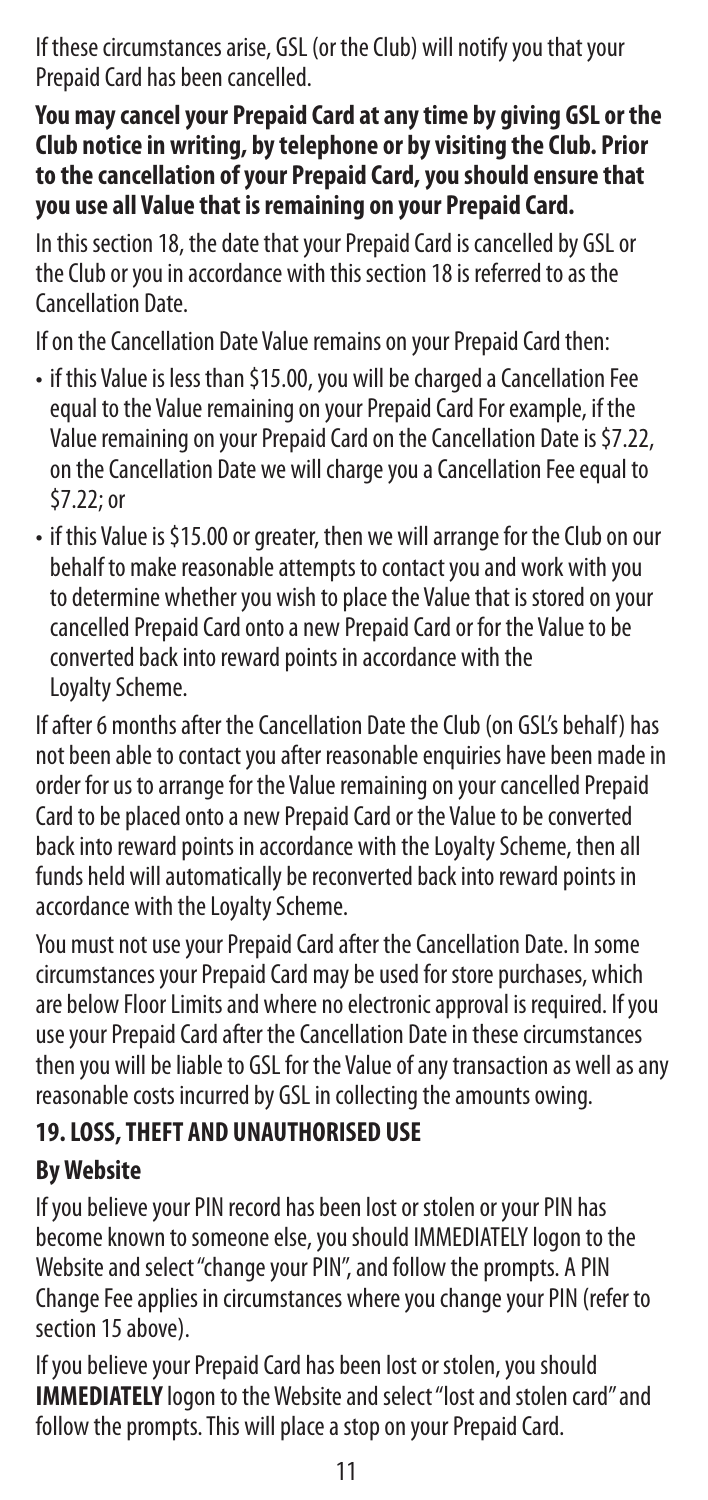### **By Telephone or Visiting the Club**

Alternatively, if you believe your Prepaid Card or PIN record has been lost or stolen, or your PIN has become known to someone else, you should **IMMEDIATELY** report this by contacting the Club using the phone number set out in section 4 above or visiting the Club in person.

#### **Notification Requirements**

If you cannot reasonably notify the Club or GSL in accordance with one of the methods described above, any losses occurring due to non-notification whilst the website or phone number referred to above is non-operational will be the liability of GSL and the Club. To avoid further losses you are required to continue to try to contact the Club or GSL either through the website or the phone number referred to above. Providing you continue to try to contact GSL or the Club as is reasonable in your circumstances, GSL and the Club will continue to be liable for any loss occurring on your Prepaid Card. If you do not try to contact GSL or the Club as is reasonable in your circumstances, then you may become liable for any losses occurring on your Prepaid Card in accordance with section 22 below.

#### **Procedure – Card Suspension**

The Club will use its best endeavours to contact you within 72 hours from when a stop was placed on your Prepaid Card to arrange either a replacement card to be issued to you or for your Prepaid Card to be reactivated in circumstances where you have found it. After a stop has been placed on your Prepaid Card, you will not be able to, and you must not attempt to, use your Prepaid Card until you have spoken with the Club to reactivate or replace your Prepaid Card (even if you have found your Prepaid Card).

After a stop has been placed on your Prepaid Card, in some circumstances, your Prepaid Card may be used for store purchases, which are below Floor Limits and where no electronic approval is required. If you use your Prepaid Card after a stop has been placed on your Prepaid Card, you will be liable to GSL for the Value of any transaction as well as any reasonable costs incurred by GSL in collecting the amount owing.

#### **Procedure – Card Replacement**

Once a replacement Prepaid Card is issued to you, the Value remaining on your lost or stolen Prepaid Card will be transferred to your new Prepaid Card less any unauthorised transactions for which you are liable (refer to section 22 for a list of circumstances where you may be held liable for unauthorised transactions). You must also pay to the Club the Replacement Fee when you pick up your replacement Prepaid Card (refer to section 15 above).

You must give the Club a reasonable time to arrange cancellation and the issue of a replacement Prepaid Card.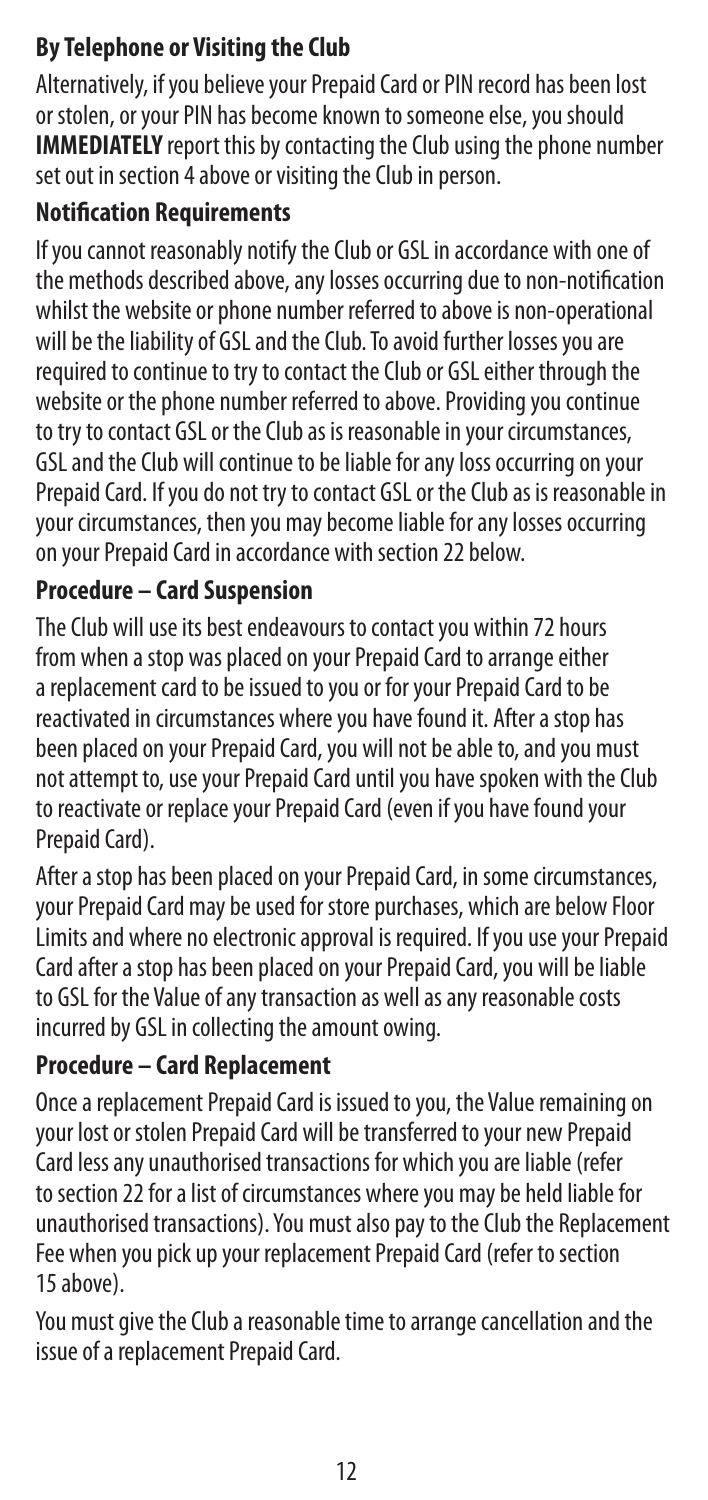## **20. STATEMENT OF TRANSACTION HISTORY**

You may check the Value that is available on your Prepaid Card and your transaction history, 24 hours a day 7 days a week, by visiting the Website.

## **21. PRIVACY AND INFORMATION COLLECTION**

## **Collection of information**

GSL and the Club may collect your personal information:

- to identify you if required in accordance with the AML Legislation;
- to provide information about a product or service;
- to consider your request for a product or service;
- to provide you with a product or service;
- to assist in arrangements with other organisations in relation to the promotion and provision of a product or service or suspend its operation until it is provided;
- to perform administrative and operational tasks (including systems development and testing, staff training, and market or customer satisfaction research);
- to prevent or investigate any fraud or crime (or a suspected fraud or crime); and
- as required by relevant laws.

## **Absence of relevant information**

If you do not provide some or all of the information requested, GSL and/or the Club may be unable to provide you with a product or service.

## **Providing your information to others**

GSL or the Club (as the case may be) may provide your information:

- to another entity within its group;
- to any outsourced service providers (for example mailing houses, data switch service companies);
- to regulatory bodies, government agencies, law enforcement bodies and courts;
- to other parties as is authorised or required by law; or
- to participants in the payments system and other financial institutions for the purpose of resolving disputes, errors or other matters arising out of your use of the Prepaid Card or third parties using your Prepaid Card or card information.

#### **By applying for the Prepaid Card and providing the necessary personal information, you have consented to the above use and disclosure of your personal information, other than any sensitive information such as your tax file number.**

## **Accessing your personal information**

Subject to the provisions of the Privacy Act 1988 (Cth), you may access any of your personal information at any time by calling GSL or the Club. GSL or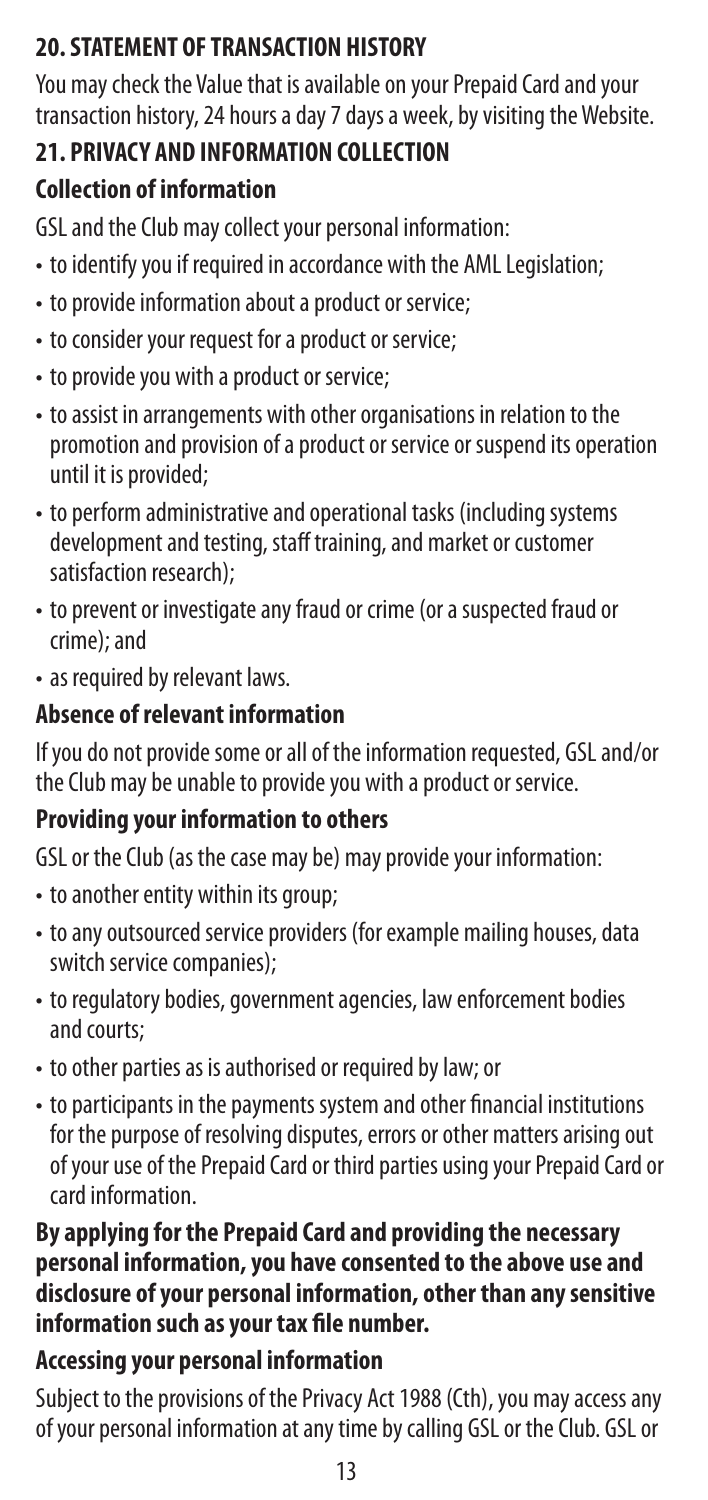the Club (as the case may be) may charge you a reasonable administration fee for access. This fee will be advised to you upfront in order for you to determine whether you wish to access your personal information. If you can show that information about you is not accurate, complete and up to date, GSL or the Club (as the case may be) will take reasonable steps to ensure it is corrected so that it is accurate, complete and up to date.

## **Collecting your sensitive information**

GSL or the Club will not collect sensitive information about you, such as health information, without your consent.

### **22. YOUR LIABILITY IN CASE YOUR PREPAID CARD IS LOST OR STOLEN OR IN THE CASE OF UNAUTHORISED USE**

(1) You are not liable for any loss arising from unauthorised use of your Prepaid Card:

- (a) before you have actually received your Prepaid Card or set your PIN online;
- (b) after you have reported it lost or stolen under section 19 above;
- (c) if you did not contribute to any unauthorised use of your Prepaid Card; or
- (d) if the unauthorised transaction was made using your Prepaid Card information without use of your actual Prepaid Card or PIN.

(2) For the purpose of section 22(1)(a), there is a presumption that you did not receive your Prepaid Card unless GSL or the Club can prove, for example by obtaining an acknowledgement of receipt from you, that you received the Prepaid Card.

(3) For the purpose of section 22(1)(c), GSL or the Club will undertake an assessment to consider whether you have contributed to any loss caused by the unauthorised use of your Prepaid Card. This assessment will include, if applicable, a review of whether you:

- (a)voluntarily disclosed your PIN to anyone, including a family member or friend;
- (b) voluntarily allowed someone else to observe you entering your PIN into an Electronic Banking Terminal;
- (c) wrote or indicated your PIN (without making any reasonable attempts to disguise the PIN) on your Prepaid Card or on any article carried with your Prepaid Card or likely to be lost or stolen at the same time as your Prepaid Card;
- (d)allowed anyone else to use your Prepaid Card; or
- (e) unreasonably delayed notification of:
	- (i) your Prepaid Card or PIN record being lost or stolen;
	- (ii) unauthorised use of your Prepaid Card; or
	- (iii) the fact that someone else knows your PIN.
- (4) If GSL or the Club can prove on the balance of probabilities that you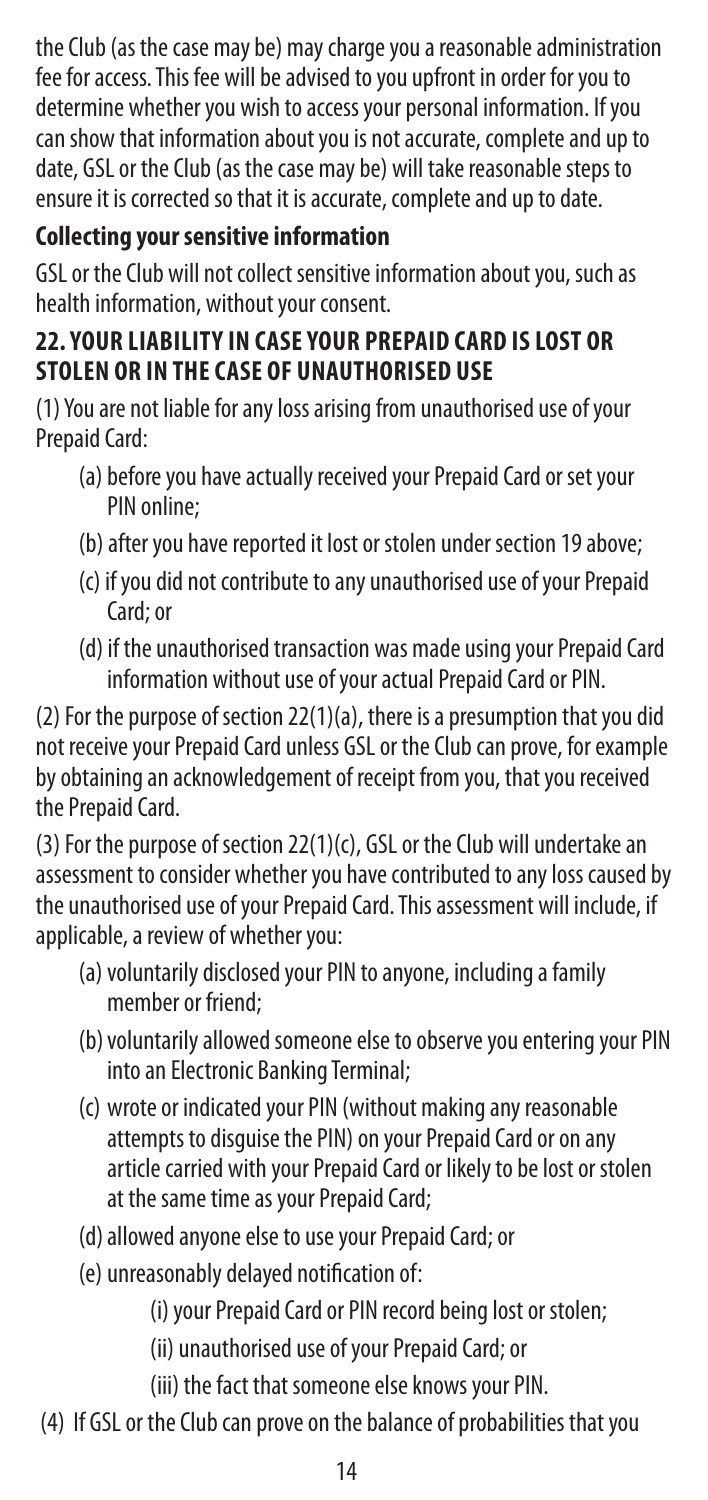have contributed to the unauthorised use of your Prepaid Card under section 22(3), your liability will be the least of:

- (a) the actual loss, when less than the Value stored on your Prepaid Card at the time the loss occurred;
- (b)the actual loss at the time GSL or the Club is notified of the loss or theft of your Prepaid Card;
- (c) the Prepaid Card Limit; or
- (d) the amount for which you would be held liable if any industry rules applied (if you wish to find out what industry rules apply to transactions made using your Prepaid Card, please contact the Club or GSL).

(5) Where a PIN was required to perform an unauthorised transaction and it is unclear whether or not you have contributed to any loss caused by unauthorised use of your Prepaid Card, your liability will be the least of:

(a) \$150;

(b) the actual loss when less than the Value stored on your Prepaid Card at the time the loss occurred;

(c) the actual loss at the time GSL or the Club is notified of the loss or theft of your Prepaid Card; or

(d) the amount for which you would be held liable if any industry rules applied (if you wish to find out what industry rules apply to transactions made using your Prepaid Card, please contact the Club or GSL).

 (6) In determining your liability under this section 22 The Club and GSL will consider:

> (a) all reasonable evidence including all reasonable explanations for an unauthorised use having occurred;

(b) the fact that an account is accessed with the correct PIN, while significant, is not of itself conclusive evidence that you have contributed to the loss; and

(c) the way that you used or secured information that you are not required to keep secret (for example, the Prepaid Card number, expiry date or the BSB or account number that appears on the reverse of the Prepaid Card) is not relevant;

(7) Your liability for losses occurring as a result of unauthorised access will be determined under the ePayments Code as issued or replaced from time to time by the Australian Securities and Investments Commission. You can find a copy of the ePayments Code on ASIC's website (www.asic.gov. au). The guidelines set out at section 13 to safeguard your Prepaid Card and PIN are the minimum suggested security measures you should take. If you disagree with the process undertaken by GSL or the Club, you should contact GSL or the Club and request that GSL or the Club review its decision in accordance with section 23 below.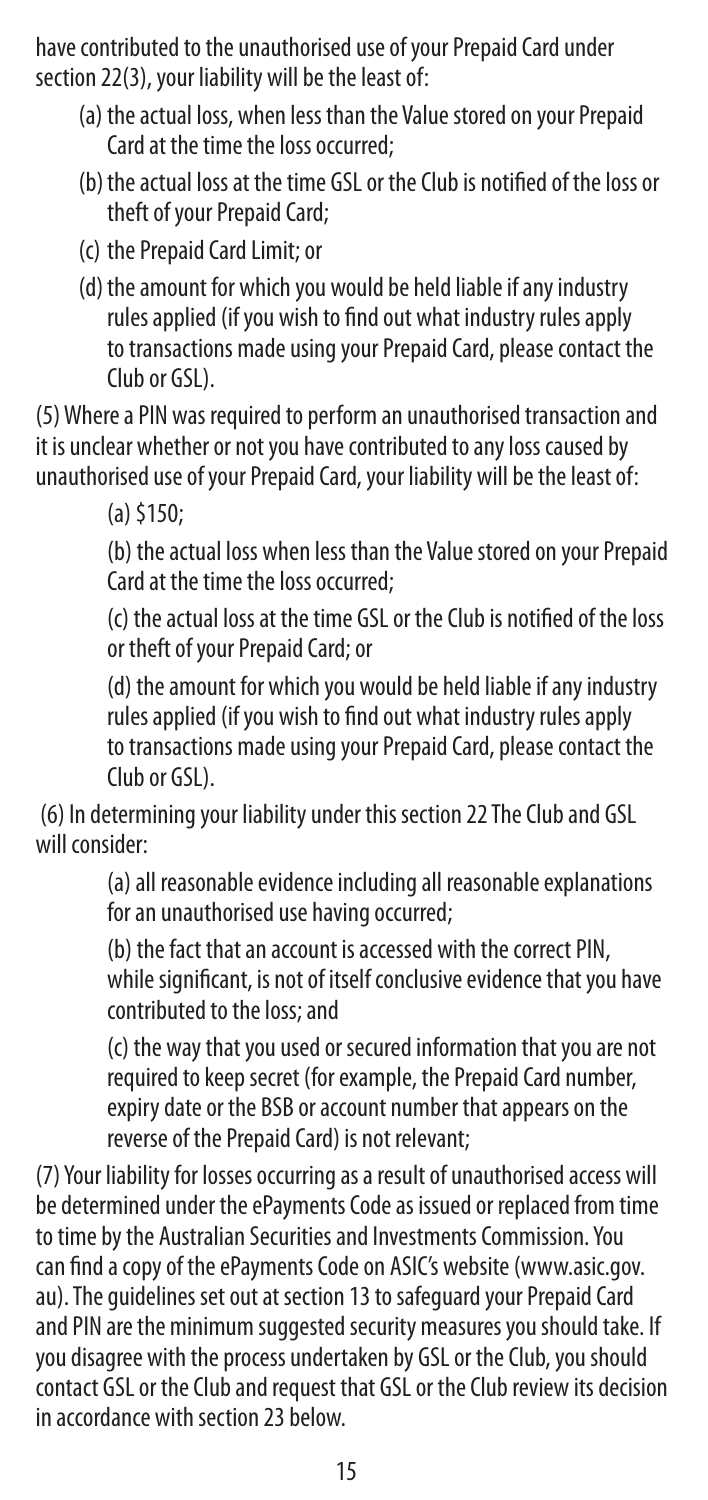## **23.RESOLVING ERRORS ON ACCOUNT STATEMENTS**

If you believe a transaction is wrong or unauthorised or your account statement contains any instances of unauthorised use or errors, you must immediately notify the Club. As soon as you can, you must also provide the Club the following:

- your name and address and Prepaid Card number;
- details of the transaction or the error you consider is wrong or unauthorised;
- the dollar amount and an explanation as to why you believe it is an unauthorised transaction or an error;
- details of whether your Prepaid Card is signed and your PIN secure; and
- any other details requested by the Club or GSL.

The Club and GSL have the ability to investigate any disputed transactions which occurs on your Prepaid Card. You may wish to dispute a transaction in circumstances where:

- the transaction is not recognised by you;
- you did not authorise the transaction;
- you did not receive the goods or services to which the transaction relates;
- the transaction amount differs to the purchase amount; or
- you believe a transaction has been duplicated.

If the Club or GSL find that an error was made or that you are not liable for the transaction in accordance with the terms set out in section 22, then GSL will make the appropriate adjustments to your Prepaid Card and will advise you in writing of the amount of the adjustment.

Where possible, GSL will attempt to recover funds from the relevant merchant's bank via way of a chargeback where applicable industry rules and regulations allow chargebacks. Typically, GSL will be able to chargeback a transaction where a transaction occurred offline (for example, a fallback transaction) and the relevant transaction is over the offline limit that has been set.

#### **24. CHANGES TO THESE TERMS AND CONDITIONS**

We may change, add to or delete the terms and conditions set out in this PDS at any time. Where the change involves an increase in our fees or charges, or an increase in the risk associated with the Prepaid Card or may otherwise be detrimental to you, we will provide you with at least 30 days' prior notice of the change or variation.

In these circumstances, we will notify you of the change by sending to you a supplementary product disclosure statement.

Any notice or document that it is to be sent to you, including any notice of assignment or notification of future card expiry, or of changes to this PDS etc, may, subject to any other method mandated by law, be sent to the postal address, or email address, or fax number, or by SMS to your mobile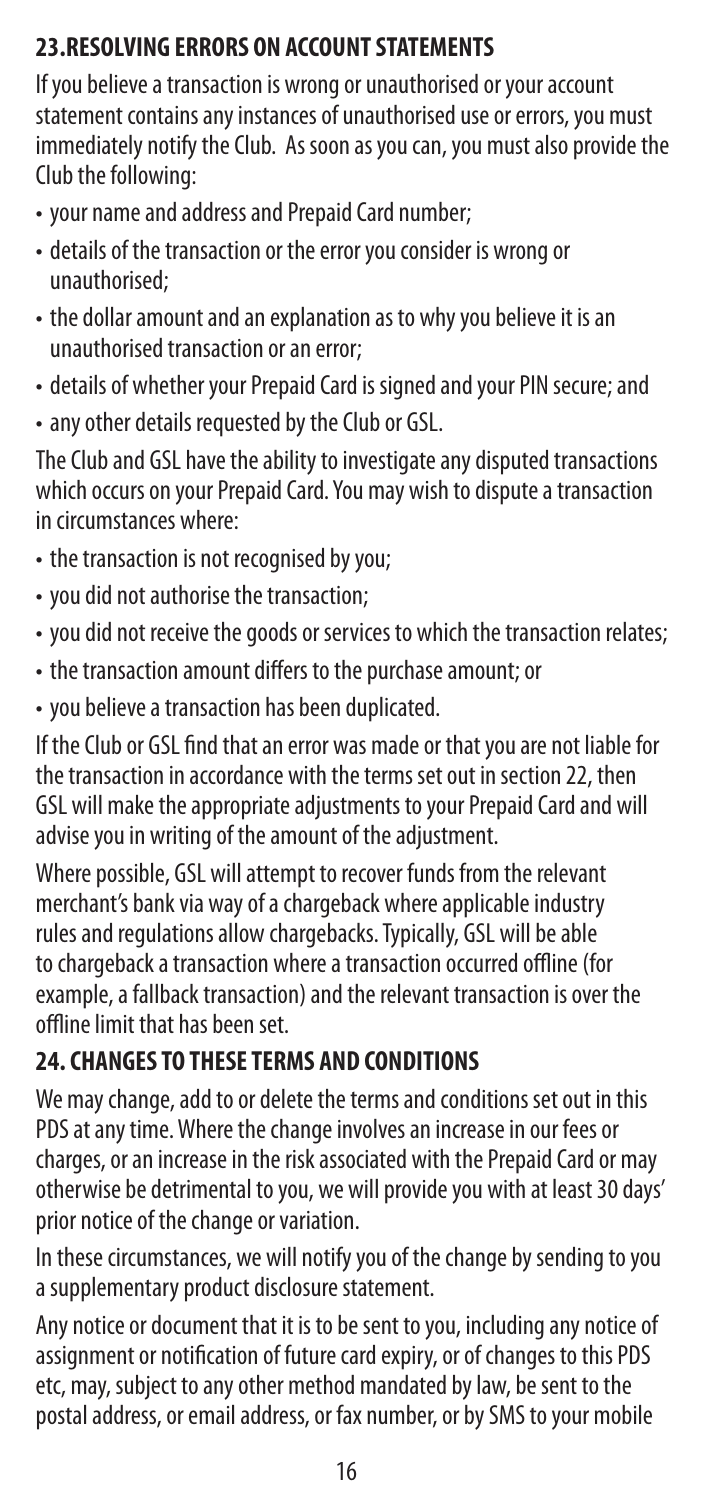phone number, as shown on your application for your card, or as you might subsequently notify your club or GSL. So please ensure you notify your club of any changes to any of these details. Any communication sent by post will be deemed delivered 3 Business Days after being sent, and if delivered by email, or fax, or SMS, will, unless any notification of non-delivery is received, be deemed delivered one Business Day after being sent. Any other changes may be made from time to time and may be updated by amending the version of this PDS that is available at the Website.

A copy of the latest version of this PDS will be available at all times online on the Website at no cost to view. Upon request by you, GSL or the Club will provide you with a paper copy of the latest version of this PDS without charge.

#### **If you wish to cancel your Prepaid Card as a result of any change or variation we make to this PDS, you must contact GSL or the Club to cancel your Prepaid Card. In these circumstances, you will not be charged any cancellation fee.**

## **25. OTHER GENERAL CONDITIONS**

You may not assign your rights under this PDS to any other person. GSL may assign its rights or transfer the contract to another person where such assignment is to a related party or third party where such third party has a similar or fairer dispute resolution procedure than GSL. If GSL assigns or transfers the rights under this PDS, this PDS will apply to the transferee or assignee as if it were named as GSL. If we assign this PDS, we will provide you with notice and you will be able to cancel your Prepaid Card as a result of this assignment without being charged any card cancellation fees.

## **26. ANTI-MONEY LAUNDERING AND COUNTER-TERRORIST FINANCING**

You acknowledge and agree that:

- where required, you will provide to GSL all information reasonably requested by GSL in order for GSL to comply with the fraud monitoring and anti-money laundering and counter terrorism financing obligations imposed on it pursuant to the AML Legislation;
- GSL may be legally required to disclose information about you to regulatory and/or law enforcement agencies;
- GSL may block, delay, freeze or refuse any transactions where GSL in its sole opinion considers reasonable grounds exist to believe that the relevant transactions are fraudulent, in breach of the AML Legislation or any other relevant law;
- where transactions are blocked, delayed, frozen or refused by GSL in accordance with this section 26, you agree that GSL is not liable for any loss suffered by you or any third parties arising directly or indirectly as a result of GSL taking this action; and
- where required, GSL will monitor all transactions that arise pursuant to your use of Prepaid Card in accordance with its obligations imposed on it by the AML Legislation.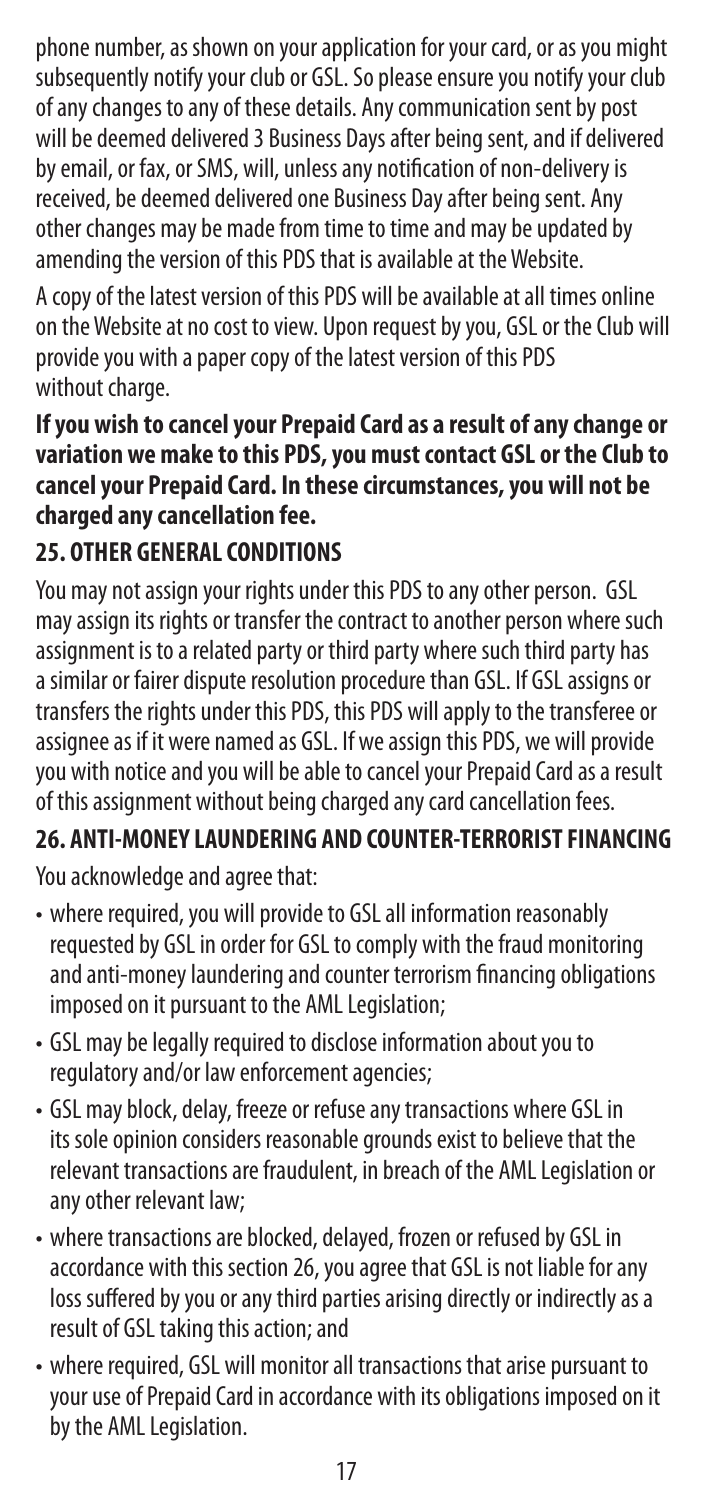#### **27. DEFINITIONS**

In this PDS, unless otherwise indicated:

**AML Legislation** means the Anti-Money Laundering and Counter Terrorism Financing Act 2006 (Cth) and its associated rules, regulatory guides and regulations.

**Business Day** means a day that banking institutions are open in New South Wales, excluding Saturday, Sunday and public and bank holidays.

**Club** means the entity that is a distributor and promoter of the Prepaid Card and whose name and details are set out in section 4 of this PDS.

**Prepaid Card** means the eftpos prepaid Reloadable card issued by **GSL to you at the request of the Club.**

**Prepaid Card Limit** means the total Value that may be stored on your Prepaid Card at any one time, which as at the date of this PDS is \$5,000.

**Direct Credit** (also known as Electronic Funds Transfer, EFT or Pay Anyone) means a facility that enables you, through your Australian financial institution's internet banking platform, to credit funds to a facility that has an account number and a BSB, such as your Prepaid Card (see the reverse side of your Prepaid Card for the relevant account number and BSB associated with it).

**eftpos** means Electronic Funds Transfer Point of Sale.

**Electronic Banking Terminal** means an eftpos device, being a terminal at which payments can be made (for example, a terminal that a merchant has available in store at which you may make electronic payments using a card, such as your Prepaid Card, that is acceptable to the merchant).

Electronic Transaction means a transaction: (i) initiated by your instruction to purchase goods and/or services using your Prepaid Card and your PIN (or signature depending on the relevant authorisation requirement at the Electronic Banking Terminal); (ii) arising from use of your Prepaid Card; or (iii) arising from use of information stored on your Prepaid Card.

**Expiry Date** means the expiry date printed on the front of your Prepaid Card.

**Loyalty Scheme** means a program established by the Club whereby a member of the Club accrues reward points in accordance with the Club's loyalty scheme rules that are in force from time to time.

**Floor Limit** means an amount above which a payment using an eftpos Device requires approval by GSL in order for the transaction to be effected. Floor Limits are set by merchants' financial institutions.

**PIN** means the Personal Identification Number required to be entered by you when using the Prepaid Card for Electronic Transactions. The PIN is set by you at the same time you activate your Prepaid Card and may be changed by you from time to time (refer to section 19 above).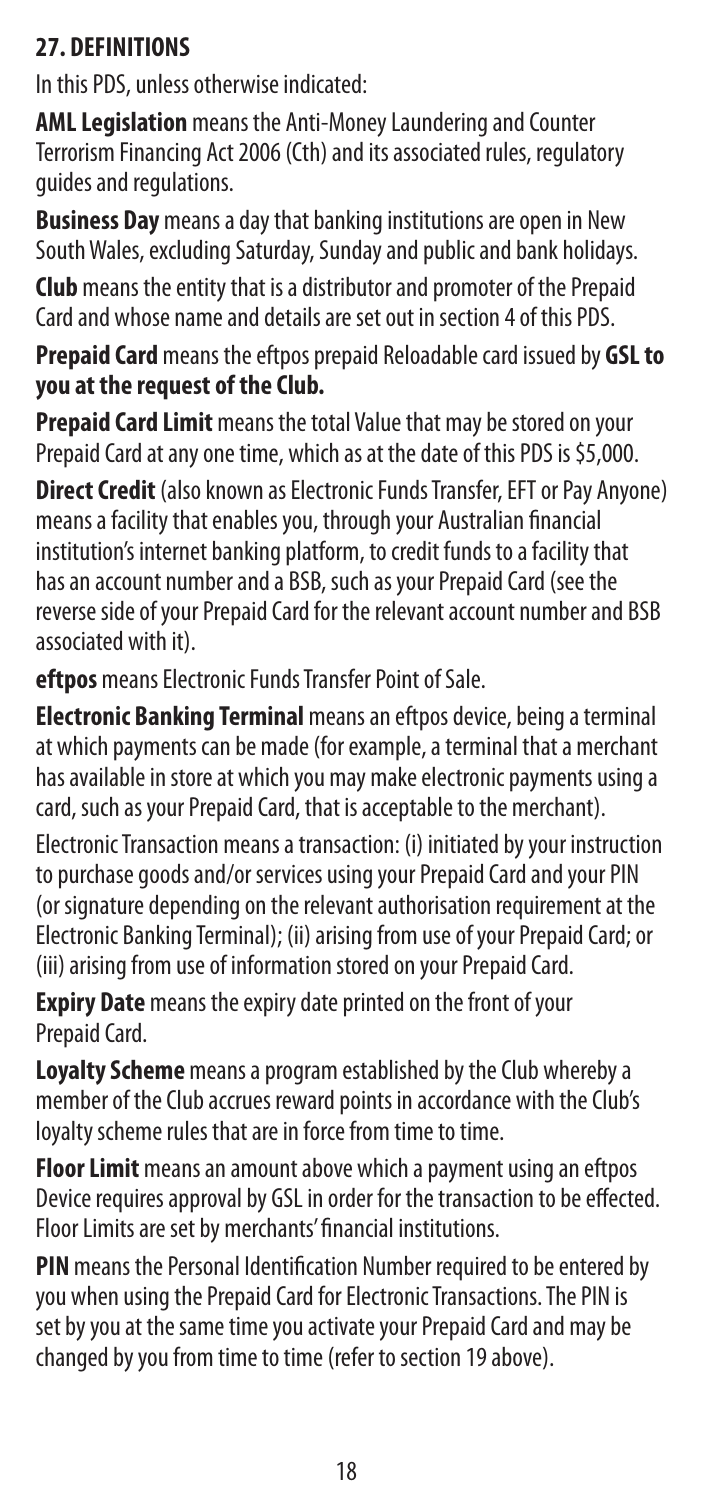**Reloadable** means that additional Value may be loaded (added) onto your Prepaid Card from time to time in accordance with this PDS and provided that the Value stored on your Prepaid Card does not exceed the Prepaid Card Limit.

**Value** means the monetary value stored on your Prepaid Card from time to time (expressed in Australian Dollars), that remains available to you.

**We, us, our** means GSL.

**Website** means the website of the Club available at the URL provided in section 4 of this PDS.

**You, your** means the person to whom the Prepaid Card is issued.

## **28. INTERPRETATIONS**

Reference to:

- one gender includes the other;
- the singular includes the plural and the plural includes the singular;
- a party named in this PDS includes the party's executors, administrators, successors and permitted assigns:
- money is referring to Australian Dollars unless otherwise stated;
- "Including" and similar expressions are not words of limitation;
- where a word or expression is given a particular meaning, other parts of speech and grammatical forms of that word or expression have a corresponding meaning;
- headings and any table of contents or index are for convenience only and do not form part of this Agreement or affect its interpretation;
- if an act must be done on a specified day which is not a Business Day, it must be done on the next business day.

## **29. PARTIES**

If a party consists of more than 1 person, the terms and conditions set out in this PDS bind each of them separately and 2 or more of them jointly and severally.

An obligation, representation or warranty in favour of more than 1 person is for the benefit of them separately and jointly.